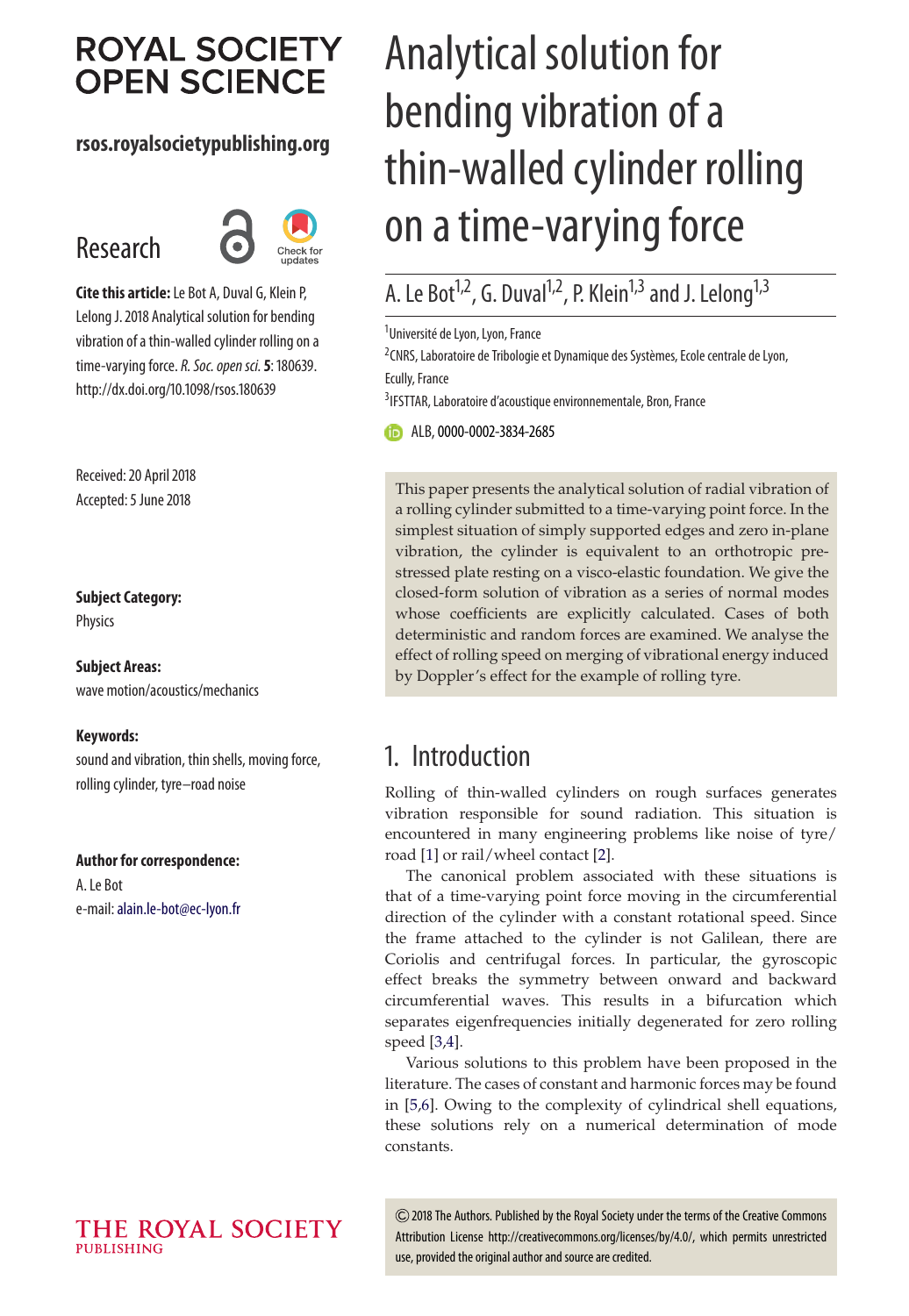In this study, we shall show that in the simplest situation of simply supported edges and zero in-plane deformation, it is possible to completely solve the problem of a time-varying force turning on a cylinder even in the presence of bending and membrane orthotropy and random force.

## 2. Rotating cylindrical shell

Consider a cylinder of radius *R* rolling on a rough surface with rotational speed Ω and translational speed  $V = \Omega R$  as shown in [figure 1](#page-2-0)*a*. We denote by *y* the axial position and  $\theta$  the angular position of a point in the frame rotating with the cylinder.

The cylinder is a thin-walled shell and is deformed by contact forces while nominally flat and the surface is rigid. For rough surfaces, the contact is rare and confined into few contact spots of small area and randomly distributed [\[7\]](#page-11-6). The wavelength of vibration being generally much larger than the typical size of contact spots, the contact forces may be, therefore, idealized by point random forces.

There exists a wide variety of theories for thin-walled cylindrical shells in elastic deformation. Among these, we shall choose the linear theory considering small deformation  $\mathbf{u} = (u, v, w)$ , where *u* is the axial deflection, v the circumferential deflection and *w* the radial deflection. Since the external forces are radial, we shall also focus on the radial deflection  $w(y, \theta, t)$ . A popular theory introduced by Lord Rayleigh is the bending approximation also known as inextensional approximation. It consists of assuming that in-plane deformations  $\epsilon_{yy}$ ,  $\epsilon_{y\theta}$ ,  $\epsilon_{\theta\theta}$  are zero and leads to the governing equation

$$
m\frac{\partial^2 w}{\partial t^2} + D\left(\frac{\partial^2}{\partial y^2} + \frac{1}{R^2}\frac{\partial^2}{\partial \theta^2}\right)^2 w - \frac{D}{R^2}\left(\frac{\partial^2}{\partial y^2} + \frac{1}{R^2}\frac{\partial^2}{\partial \theta^2}\right)w = 0,
$$
\n(2.1)

where  $D = Eh^3/12(1 - v^2)$  is the bending rigidity, *E* Young's modulus, *h* the shell thickness, *v* Poisson's coefficient and *m* the mass per unit area. The second term is the bi-Laplacian operator associated with bending while the third term is the Laplacian operator for membrane effect. An alternative theory for out-of-plane motion of shells is obtained by assuming that in-plane deflections *u*, v are zero. In that case (see [\[8,](#page-11-7) eqn (6.5.7), p. 153])

$$
m\frac{\partial^2 w}{\partial t^2} + D\left(\frac{\partial^2}{\partial y^2} + \frac{1}{R^2}\frac{\partial^2}{\partial \theta^2}\right)^2 w + \frac{K}{R^2}w = 0,
$$
\n(2.2)

where  $K = Eh/(1 - v^2)$  is the membrane stiffness. In the next sections, we shall solve an equation that generalizes both (2.1) and (2.2). Other theories, such as Donnell–Mushtari–Vlasov, result in the appearance of higher order spatial derivatives.

Since the cylinder rotates, we must modify the governing equations and include the effect of inertial forces. See for instance [\[9\]](#page-11-8) for a complete treatment with Donnell–Mushtari–Vlasov equations. In the rotating frame, the movement of a point is first affected by the Coriolis force −2*mΩ***y** × **u**˙ whose radial contribution is  $2m\Omega v$ . Under the zero in-plane deflection approximation,  $v = 0$  and the Coriolis force vanishes.

The radial centrifugal force  $m\Omega^2(R+w)$  is a sum of static contribution and a dynamic term. The dynamic term *m*Ω2*w* is an elastic force but with negative stiffness. The contribution to the governing equation is, therefore,

$$
-m\Omega^2 w.\tag{2.3}
$$

The static term  $m\Omega^2R$  contributes to increase by  $m\Omega^2R^2$  the membrane tension in the circumferential direction. The contribution to the governing equation is, therefore, a term like *mΩ*<sup>2</sup>∂<sub>θθ</sub>w. More generally, if the cylinder is filled with a gas of pressure  $p$ , the contribution to the governing equation is

$$
-pR\frac{\partial^2 w}{\partial y^2} - (pR + m\Omega^2 R^2) \frac{1}{R^2} \frac{\partial^2 w}{\partial \theta^2}.
$$
 (2.4)

The *y*- and θ-derivative being multiplied by different coefficients (due to the presence of *m*Ω2*R*<sup>2</sup> in the second term), this does not reduce to the Laplacian. The membrane operator of the rotating cylindrical shell is, therefore, anisotropic.

If we unwrap the cylinder, we obtain an equivalent thin plate with periodic boundary conditions in the longitudinal direction excited by point forces. By linearity, it suffices to solve the problem for a unique force and then to apply linear superposition in the case of several forces. Furthermore, the rotation of the cylinder leads to a circumferential movement of contact and, therefore, the point force is moving in the longitudinal direction with speed *V* in the equivalent infinite periodic plate like in [figure 1](#page-2-0)*b*.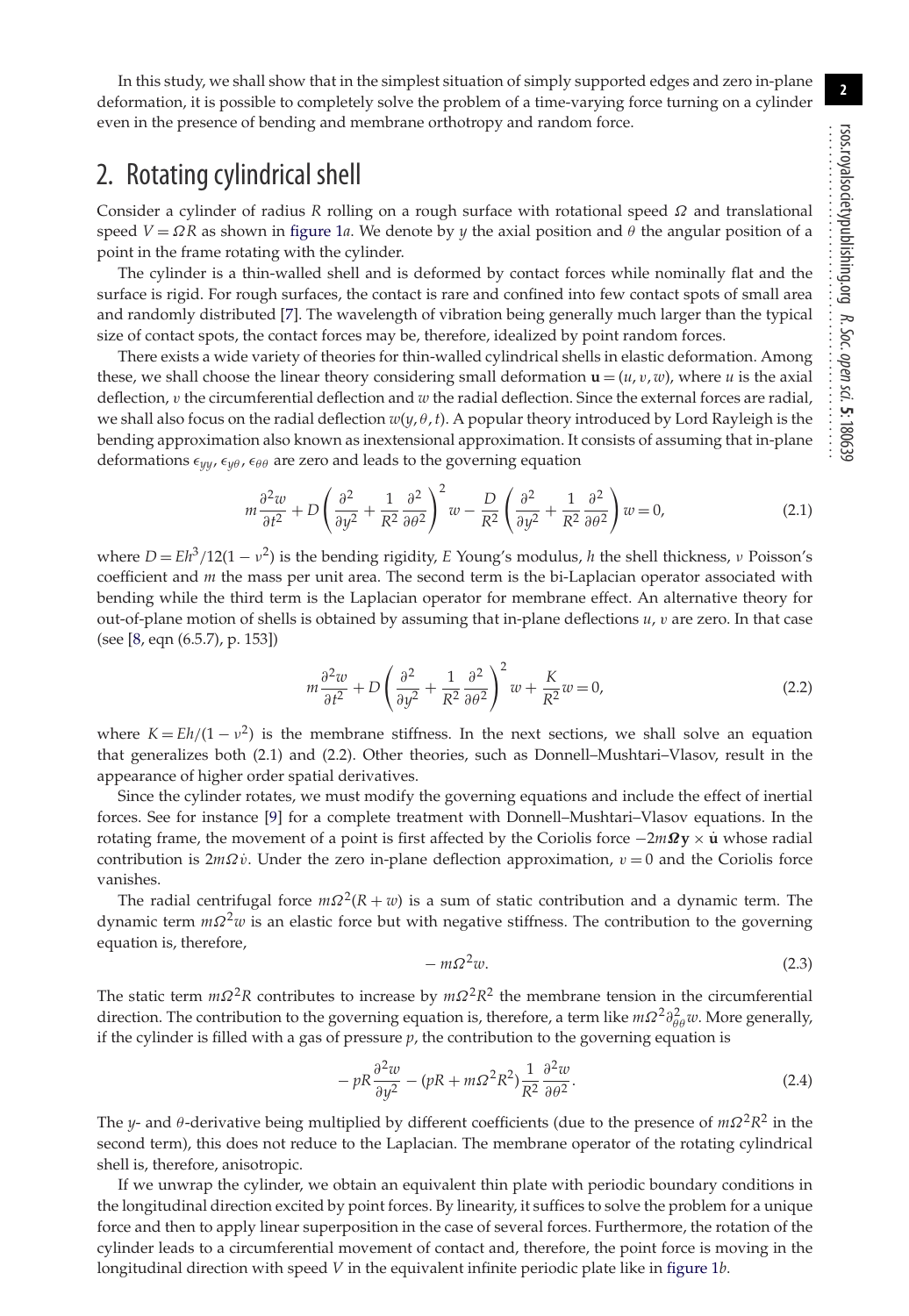<span id="page-2-0"></span>

**Figure 1.** (a) Cylinder rolling on a rough surface. (b) Equivalent infinite flat periodic plate with periodic force field moving in x-direction.

We shall, therefore, solve the problem of a periodic thin plate excited by a moving point force of random nature. For practical purposes, we shall include bending anisotropy in our plate model. This picture will represent a good approximation of the previously mentioned problem of a rolling cylinder as soon as the radial vibration dominates all other movements.

# 3. Boundary-value problem

The governing equation for out-of-plane motion  $w(x, y, t)$  of a vibrating plate is

$$
m\frac{\partial^2 w}{\partial t^2} + c\frac{\partial w}{\partial t} + Kw = f(x, y, t),\tag{3.1}
$$

where *m* is the mass per unit area, *c* is the viscous damping coefficient and  $K$  the stiffness operator. The choice of linear damping will be important later for developing the solution in normal mode series. The most general form of the operator *K* is

$$
\mathcal{K}w = \left(B_x \frac{\partial^4}{\partial x^4} + 2\sqrt{B_x B_y} \frac{\partial^4}{\partial x^2 y^2} + B_y \frac{\partial^4}{\partial y^4}\right) w - \left(T_x \frac{\partial^2}{\partial x^2} + T_y \frac{\partial^2}{\partial y^2}\right) w + Sw. \tag{3.2}
$$

This operator contains three terms. The derivatives in the first parentheses constitute the thin orthotropic plate operator for flexural motion where  $B_x$ ,  $B_y$  are the bending stiffnesses. This is a fourth-order operator which reduces to bi-Laplacian  $\Delta^2$ . =  $(\partial^2/\partial x^2 + \partial^2/\partial y^2)^2$  for isotropic plates  $(B_x = B_y)$ . The second parentheses contain the membrane operator. The tension  $T_x$  and  $T_y$  may include the effects of curvature, inflation pressure and centrifugal force of the rolling cylinder. In the case of equal tensions  $(T_x = T_y)$ , this operator reduces to Laplacian  $\Delta = \frac{\partial^2}{\partial x^2} + \frac{\partial^2}{\partial y^2}$ . The last term *Sw* is a restoring force (Winkler foundation), where *S* include the dynamic centrifugal force and effect of curvature. Let us remark that this general form of the operator  $K$  includes equations (2.1) and (2.2) as special cases.

Since the stiffness operator  $K$  is of order 4, we must specify two boundary conditions per edge. First, the plate is simply supported on its lateral edges. Since the plate has width *b*, the deflection *w* is zero at  $y = 0$  and at  $y = b$ . Then

$$
0 = w(x, 0, t) \tag{3.3}
$$

and

$$
0 = w(x, b, t). \tag{3.4}
$$

The second condition imposed by a simply supported edge is a null bending moment that is  $\partial_y^2 w$  + ν∂*x*<sup>2</sup>*w* = 0. But ∂*x*<sup>2</sup>*w* = 0 on the edge and, therefore, the two conditions become

$$
0 = \frac{\partial^2 w}{\partial y^2}(x, 0, t) \tag{3.5}
$$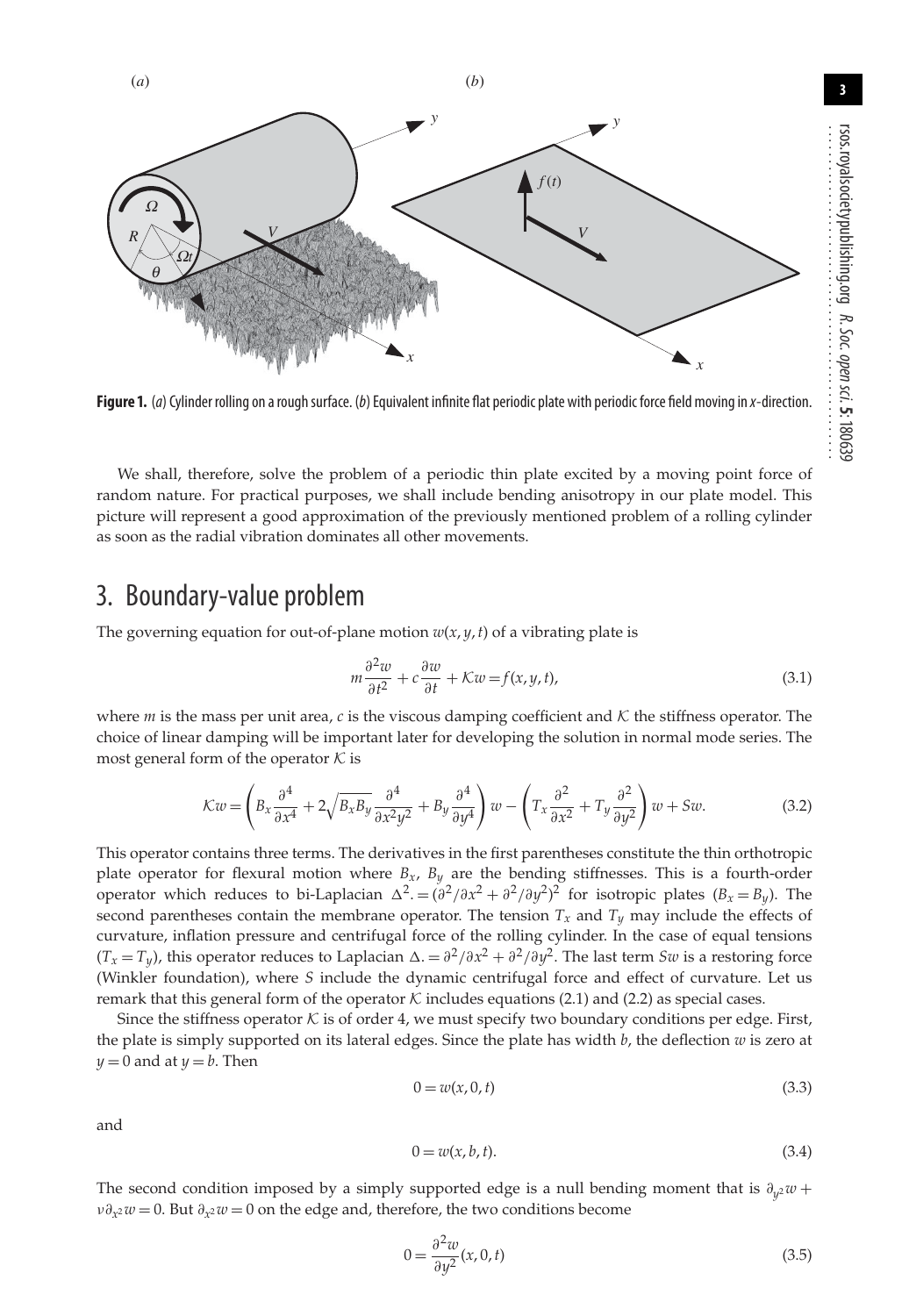and

$$
0 = \frac{\partial^2 w}{\partial y^2}(x, b, t).
$$
\n(3.6)

Note that the Poisson ratio  $\nu$  no longer appears.

In the longitudinal direction, the plate is infinite but periodic with period  $a = 2\pi R$ . The unique condition is, therefore,

$$
w(x, y, t) = w(x + a, y, t),
$$
\n
$$
(3.7)
$$

for all *x* and *y*. Let us remark that periodicity of *w* implies those of all derivatives ∂*xmynw* of any order such that rotation of cross section, bending moment and shear force are also periodic functions.

The boundary-value problem is constituted by equation (3.1), boundary conditions (3.3)–(3.6) and periodic condition (3.7).

#### 4. Green's function

The normal modes are defined as a sequence of eigenvectors of the stiffness operator  $K$  and submitted to the boundary conditions (3.3)–(3.7). These are functions of *x*, *y* and they verify  $K\psi = \lambda \psi$ , where  $\lambda$  is the related eigenvalue. Conventionally, we assumed that the eigenmodes are normalized by  $\int \int \psi(x, y)^2 dx dy = 1.$ 

Eigenvalues and eigenmodes are found by the classical method of separation of variables. Setting  $\psi(x, y) = f(x)g(y)$ , we obtain two ordinary differential equations on *f* and *g* that may be solved separately. We find two types of eigenmodes

$$
\psi_{i,j,1}(x,y) = \sqrt{\frac{4\epsilon_i}{ab}} \cos\left(2i\pi \frac{x}{a}\right) \sin\left(j\pi \frac{y}{b}\right)
$$
\n
$$
\psi_{i,j,2}(x,y) = \sqrt{\frac{4\epsilon_i}{ab}} \sin\left(2i\pi \frac{x}{a}\right) \sin\left(j\pi \frac{y}{b}\right),
$$
\n(4.1)

where  $\epsilon_0 = 1/2$ ,  $\epsilon_i = 1$  if  $i \neq 0$  and  $i \geq 0$ ,  $j \geq 1$  are two integers. The constant  $4\epsilon_i$ /*ab* is chosen to satisfy the normalization condition. The two modes  $(4.1)$  have the same eigenvalue  $\lambda_{ij}$  given by

$$
\lambda_{ij} = m\omega_{ij}^2 = \left[ B_x^{1/2} \left( \frac{2i\pi}{a} \right)^2 + B_y^{1/2} \left( \frac{j\pi}{b} \right)^2 \right]^2 + T_x \left( \frac{2i\pi}{a} \right)^2 + T_y \left( \frac{j\pi}{b} \right)^2 + S. \tag{4.2}
$$

When  $i \neq 0$ , the two modes (4.1) are linearly independent and therefore the eigenspace has dimension 2. But when  $i = 0$ , the second mode  $(4.1)$  degenerates to zero and therefore the eigenspace has dimension 1.

In what follows, we shall introduce the modal damping factor  $\zeta_{ij} = c/2 m \omega_{ij}$  and the reduced circular frequency  $\omega'_{ij} = \omega_{ij}(1 - \zeta_{ij}^2)^{1/2}$ . We, therefore, restrict the study to the small damping case that is  $\zeta_{ij} < 1$  for all  $i \geq 0$  and  $j \geq 1$ .

We denote by  $h(x, y, x', y'; t)$  the Green function, or impulse response, of the plate. The observation point, or receiver, is at position  $(x, y)$  while  $(x', y')$  is the position of where a shock of unit impulse is applied at time  $t = 0$ . The Green function is solution to

$$
m\frac{\partial^2 h}{\partial t^2} + c\frac{\partial h}{\partial t} + Kh = \delta(t)\delta(x - x')\delta(y - y')
$$
  
boundary conditions (3.3)–(3.7)  

$$
h(x, y, t) = \frac{\partial h}{\partial t}(x, y, t) = 0 \quad \text{for } t \le 0.
$$
 (4.3)

Since we have assumed a damping force of viscous type *c*∂*tw* with a ratio *c*/*m* that does not depend on position, we are allowed to find the solution to problem (4.3) by an expansion as a normal mode series  $h = \sum_{\alpha} A_{\alpha}(t)\psi_{\alpha}(x, y)$  where the sum runs over all  $\alpha = (i, j, k)$ . Remarking that such a decomposition naturally verifies the boundary conditions and substituting this form into the first equation (4.3) give

$$
h(x, y, x', y'; t) = \sum_{i,j,k} h_{ij}(t) \psi_{ijk}(x, y) \psi_{ijk}(x', y'),
$$
\n(4.4)

where

$$
h_{ij}(t) = \frac{H(t)}{m\omega'_{ij}} e^{-\zeta_{ij}\omega_{ij}t} \sin \omega'_{ij}t
$$
\n(4.5)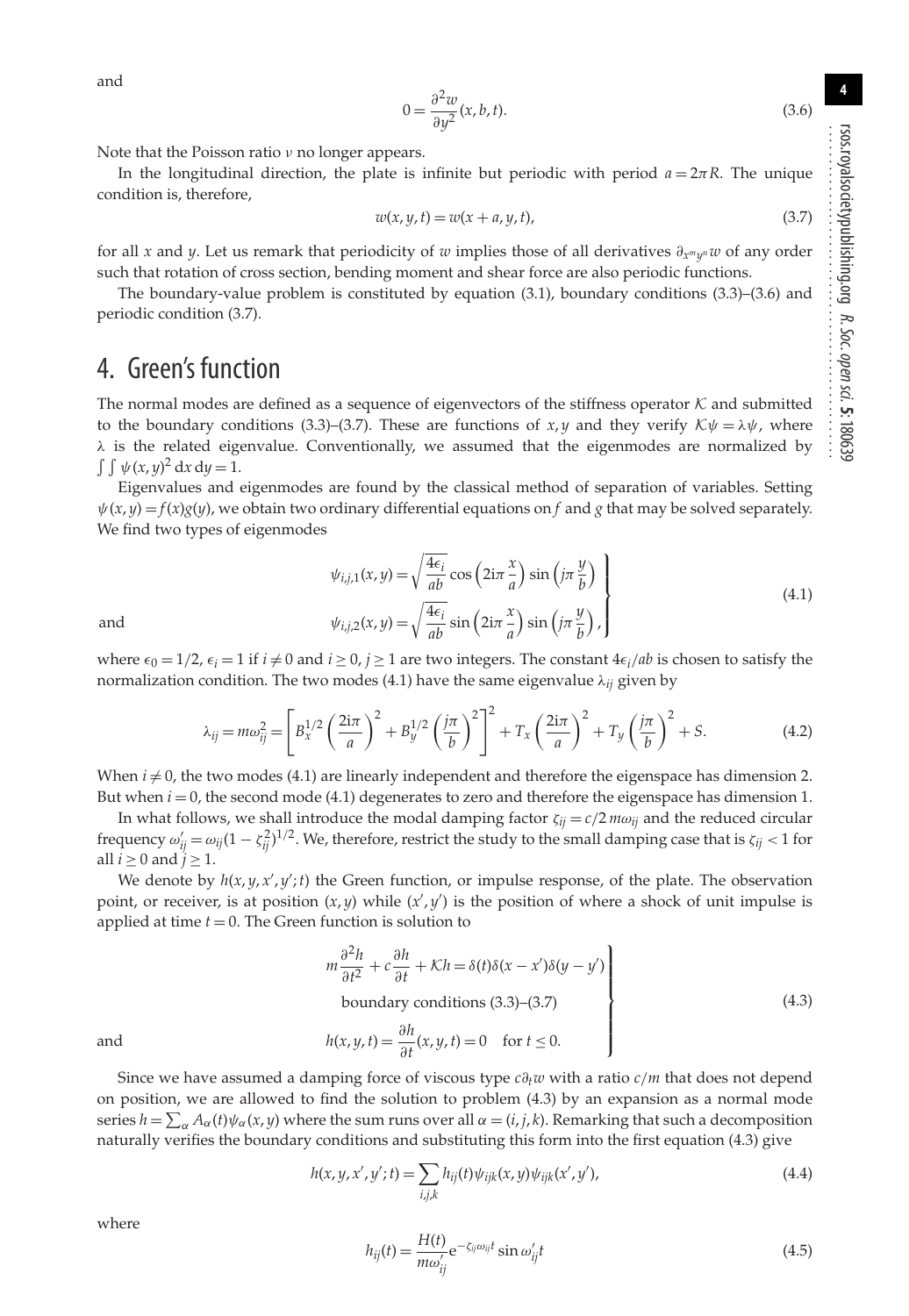**5**

and  $H(t) = 0$  if  $t < 0$  and  $H(t) = 1$  otherwise. By expanding with the eigenmodes (4.1) and simplifying, it yields [\[10\]](#page-11-9)

$$
h(x, y, x', y'; t) = \sum_{i=0}^{\infty} \sum_{j=1}^{\infty} \frac{4\epsilon_i}{ab} h_{ij}(t) \cos\left(2i\pi \frac{x - x'}{a}\right) \sin\left(j\pi \frac{y}{b}\right) \sin\left(j\pi \frac{y'}{b}\right),\tag{4.6}
$$

where  $\epsilon_0 = \frac{1}{2}$  and  $\epsilon_i = 1$  if  $i \neq 0$ . This is the Green function of an orthotropic pre-stressed plate on viscoelastic foundation with longitudinal periodic conditions and lateral simply supported edges. Let us remark that the Green function is time-invariant (*h* does not depend on the time at which the impulse is applied but just on the time delay) and causal  $(h = 0$  when  $t \le 0$ ). Furthermore, *h* does not depend on separately *x* and  $x'$  but only on their difference  $x - x'$ .

It may also be of interest to calculate the time-derivative of the Green function denoted ∂*th*. This function ∂*th* provides information on the vibrational velocity while *h* gives the vibrational displacement. First, we differentiate (4.5):

$$
\dot{h}_{ij}(t) = \frac{H(t)}{m\omega'_{ij}} e^{-\zeta_{ij}\omega_{ij}t} [-\zeta_{ij}\omega_{ij}\sin\omega'_{ij}t + \omega'_{ij}\cos\omega'_{ij}t]
$$
\n(4.7)

(we may remark that the time-derivative of the Heaviside function *H*(*t*) does not contribute to the result since it is multiplied by the function  $\sin(\omega_{ij}^{\prime}t)$  which is null at  $t=0$ ). We get

$$
\frac{\partial h}{\partial t}(x, y, x', y'; t) = \sum_{i=0}^{\infty} \sum_{j=1}^{\infty} \frac{4\epsilon_i}{ab} h_{ij}(t) \cos\left(2i\pi \frac{x - x'}{a}\right) \sin\left(j\pi \frac{y}{b}\right) \sin\left(j\pi \frac{y'}{b}\right).
$$
(4.8)

The two equations (4.6) and (4.8) will be useful for derive the solution of (3.1) for a moving point force.

#### 5. Moving force solution

We now consider a time-varying point force moving in the *x*-direction with a constant velocity *V*. The boundary-value problem with initial conditions to solve is

$$
m\frac{\partial^2 w}{\partial t^2} + c\frac{\partial w}{\partial t} + Kw = f(t)\delta(x - Vt)\delta(y - y_0)
$$
  
boundary conditions (3.3)–(3.7)  

$$
\lim_{t \to -\infty} w(x, y, t) = \lim_{t \to -\infty} \frac{\partial w}{\partial t}(x, y, t) = 0,
$$
 (5.1)

where  $\delta$  denotes the Dirac function. The point force position at time *t* is  $x = Vt$  and  $y = y_0$ . The time history of the force  $f(t)$  may be arbitrary. The initial conditions when  $t \to -\infty$  are chosen such that the plate is initially at rest.

The solution to problem (5.1) is obtained by a convolution of the force field with the Green function [\[11\]](#page-11-10)

$$
w(x,y,t) = \int_0^{+\infty} d\tau \int_0^a dx' \int_0^b dy'h(x,y,x',y';\tau) f(t-\tau) \delta(x'-V(t-\tau)) \delta(y'-y_0)
$$
(5.2)

$$
= \int_{-\infty}^{\infty} h(x, y, V(t-\tau), y_0; \tau) f(t-\tau) d\tau,
$$
\n(5.3)

where the lower bound of the integral has been extended to  $-\infty$  since  $h(x, y, x', y'; \tau) = 0$  if  $\tau < 0$ .

Let us fix the position of the observation point at a constant distance to the point force. The observation point is, therefore, moving at speed *V* relative to the plate. We must, therefore, substitute  $x \rightarrow x + Vt$  in equation (5.3)

$$
w(x + Vt, y, t) = \int_{-\infty}^{\infty} h(x + Vt, y, V(t - \tau), y_0; \tau) f(t - \tau) d\tau.
$$
 (5.4)

But  $h(x + Vt, y, V(t - \tau), y_0; \tau) = h(x + V\tau, y, 0, y_0; \tau)$  by virtue of a previous remark. Then the solution becomes

$$
w(x + Vt, y, t) = \int_{-\infty}^{\infty} h(x + V\tau, y, 0, y_0; \tau) f(t - \tau) d\tau.
$$
 (5.5)

The solution is therefore a convolution product between the force  $\tau \mapsto f(\tau)$  and the kernel  $\tau \mapsto h(x + \tau)$ *V*τ , *y*, 0, *y*0; τ ).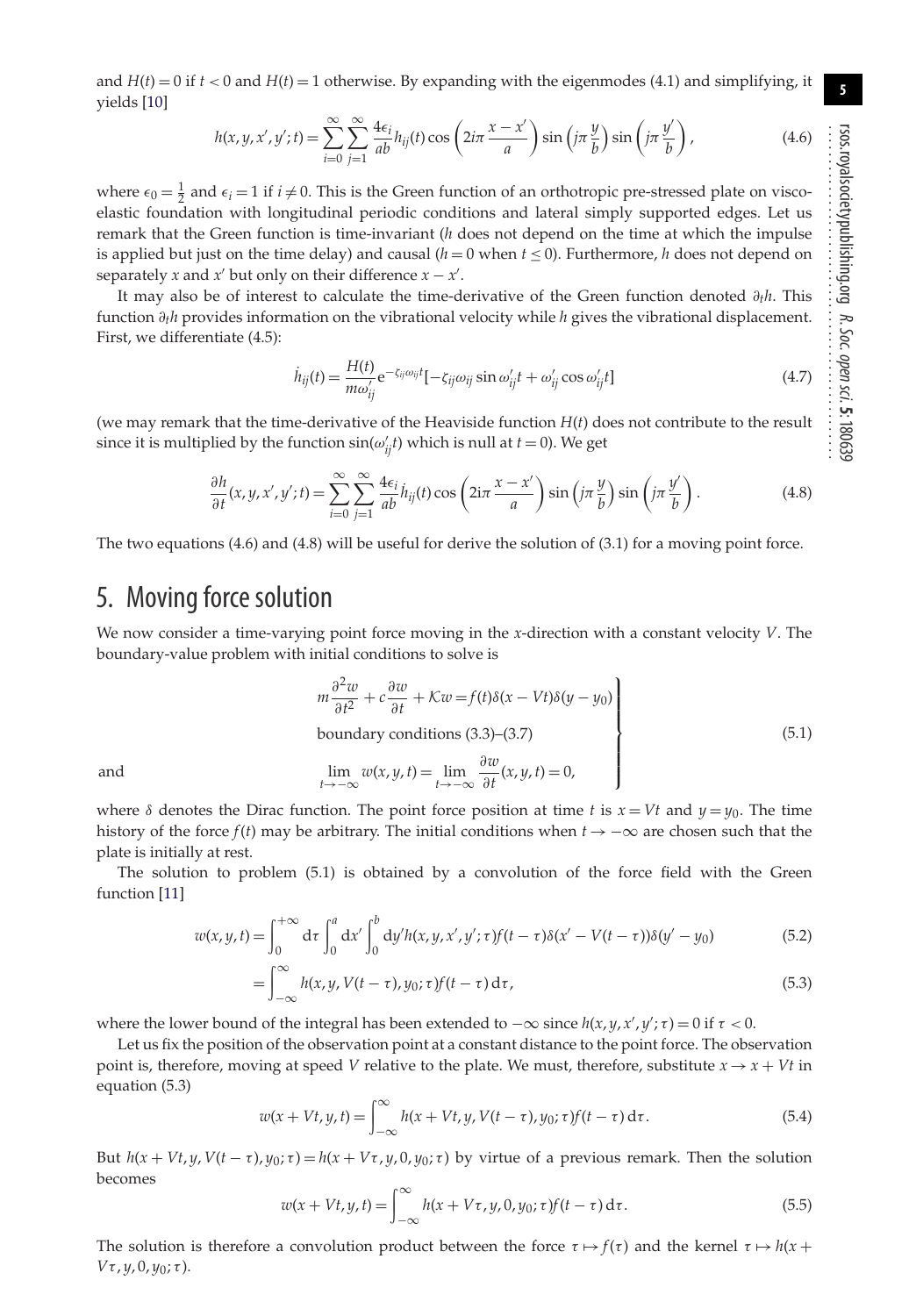It is immediate to observe that the vibrational velocity  $\partial_t w$  at the moving receiver  $x + Vt$ , *y* is also obtained by a convolution product with the force. The calculation follows in the same way from equations (5.2) to (5.5) but with ∂*th* in place of *h*. The result is

$$
\frac{\partial w}{\partial t}(x+Vt,y,t) = \int_{-\infty}^{\infty} \frac{\partial h}{\partial t}(x+V\tau,y,0,y_0;\tau) f(t-\tau) d\tau, \tag{5.6}
$$

where the kernel is now  $\tau \mapsto \partial_t h(x + V\tau, y, 0, y_0; \tau)$  given in equation (4.8). It must be noticed that the vibrational velocity ∂*tw* is that of a point fixed in the frame attached to the plate, and in the case of a rotating cylinder, that of a point fixed in the rotating frame. Since this is the velocity of a particle of matter in the frame where its mean velocity is null, ∂*tw* is called Lagrangian derivative in the following. But it may be also of interest especially for the purpose of sound radiation to estimate the vibrational velocity d*tw* of a point fixed in the frame moving with the force, called Eulerian velocity. This gives

$$
\frac{dw}{dt}(x+Vt,y,t) = \int_{-\infty}^{\infty} h(x+V\tau,y,0,y_0;\tau)\dot{f}(t-\tau) d\tau,
$$
\n(5.7)

which must be understood as the time-derivative of  $t \mapsto w(x + Vt, y, t)$  obtained from equation (5.5).

We now restrict to the case of a harmonic force. By substituting  $f(t) = e^{i\omega t}$  into equation (5.5), we observe that the solution is of the form  $w(x + Vt, y, t) = H(x, y, y_0; \omega)e^{i\omega t}$ , where

$$
H(x, y, y_0; \omega) = \int_{-\infty}^{\infty} h(x + V\tau, y, 0, y_0; \tau) e^{-i\omega\tau} d\tau
$$
\n(5.8)

is the frequency response function between the moving force at position  $(Vt, y_0)$  and vibrational displacement at position  $(x + Vt, y)$ . In the following, this function is called receptance of the rolling cylinder.

By substituting the Green function (4.6) into equation (5.8), it yields

$$
H(x, y, y_0; \omega) = \sum_{i=0}^{\infty} \sum_{j=1}^{\infty} \frac{4\epsilon_i}{mab\omega'_{ij}} I_{ij}(x, \omega) \sin\left(j\pi \frac{y}{b}\right) \sin\left(j\pi \frac{y_0}{b}\right),\tag{5.9}
$$

where

$$
I_{ij}(x,\omega) = \int_0^\infty e^{-\zeta_{ij}\omega_{ij}\tau} \sin \omega'_{ij}\tau \cos \left(2i\pi \frac{x+V\tau}{a}\right) e^{-i\omega\tau} d\tau.
$$
 (5.10)

This integral is calculated in equation (A 11).

Concerning the vibrational velocity, substituting  $f(t) = e^{i\omega t}$  into equation (5.5) also gives a solution of the form  $\partial_t w(x + Vt, y, t) = Y(x, y, y_0; \omega) e^{i\omega t}$ , where *Y* is the frequency response function between the moving force and the Lagrangian vibrational velocity at receiver. This is the mobility of the rolling cylinder

$$
Y(x, y, y_0; \omega) = \sum_{i=0}^{\infty} \sum_{j=1}^{\infty} \frac{4\epsilon_i}{mab\omega'_{ij}} [-\zeta_{ij}\omega_{ij}I_{ij}(x, \omega) + \omega'_{ij}J_{ij}(x, \omega)] \sin\left(j\pi \frac{y}{b}\right) \sin\left(j\pi \frac{y_0}{b}\right),\tag{5.11}
$$

where

$$
J_{ij}(x,\omega) = \int_0^\infty e^{-\zeta_{ij}\omega_{ij}\tau} \cos\omega'_{ij}\tau \cos\left(2i\pi \frac{x+V\tau}{a}\right) e^{-i\omega\tau} d\tau.
$$
 (5.12)

This integral is also calculated in equation (A 12). The estimation of the Eulerian speed  $d_t w$  is even simpler. We find  $d_t w(x + Vt, y, t) = i \omega H(x, y, y_0; \omega) e^{i \omega t}$  such that  $i \omega H$  is the apparent mobility estimated in the frame moving with the force.

We now turn to the case of a random force. If  $f(t)$  is a stationary white noise with zero mean and flat spectrum of power  $S_0$  then  $w(x + Vt, y, t)$  given in equation (5.5) is also a stationary random function with zero mean. The reason is that with the observation point moving at same speed as the force point, the system is time-invariant. This is seen from equation (5.5) which shows that the transformation is linear and the impulse response  $\tau \mapsto h(x + V\tau, y, 0, y_0; \tau)$  is causal (null for  $\tau < 0$ ) and time-invariant (no dependence on time at which the impulse is applied). Then, the theory of linear time-invariant systems

**6**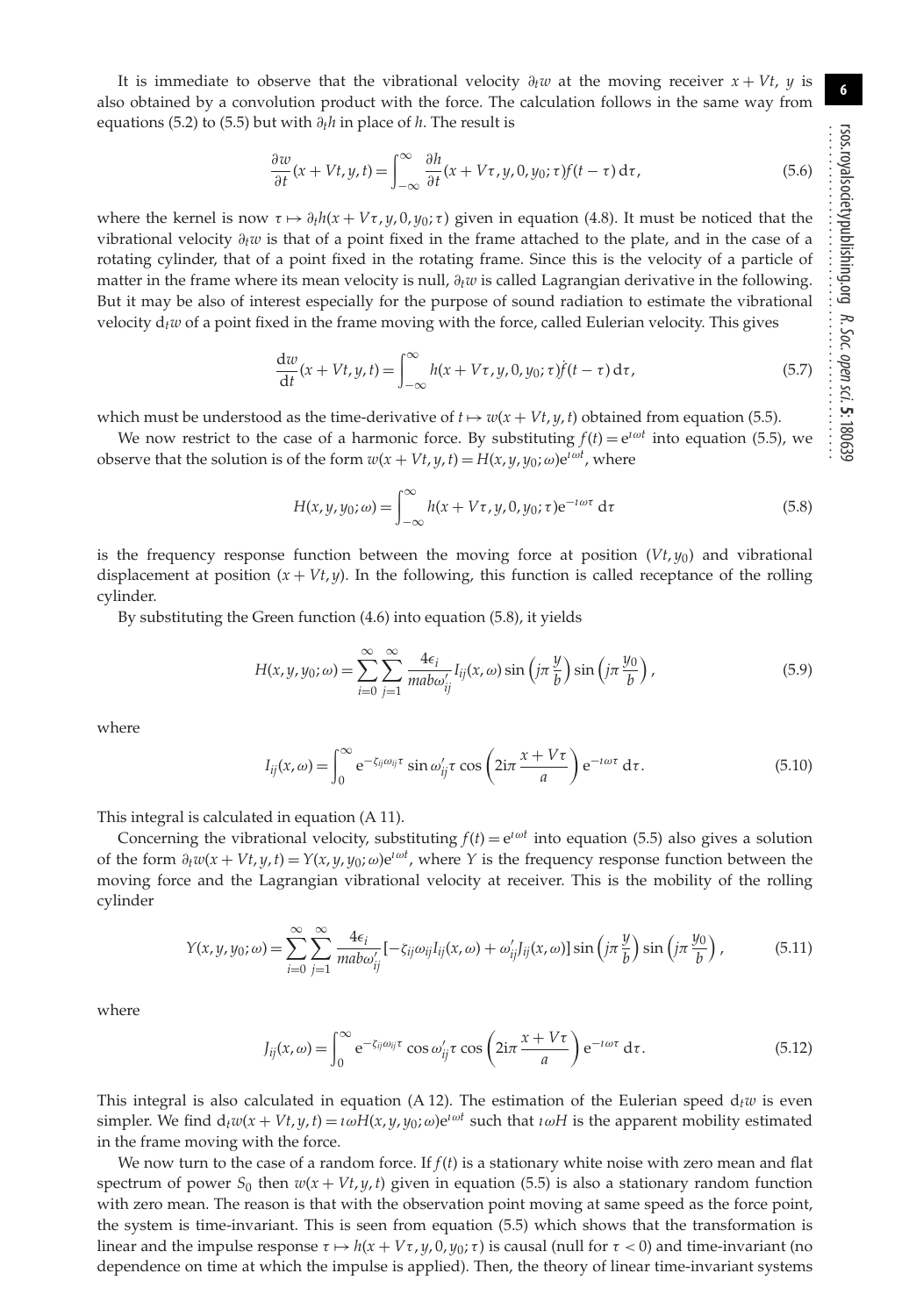**7**

gives the power spectral density  $S_w(\omega) = |H(x, y, y_0; \omega)|^2 S_0$  [\[12\]](#page-11-11). So, if the force power spectral density  $S_0$ is confined into the frequency band  $\Delta\omega$ , then the probabilistic expectation of the square of  $w$  is

$$
\langle w^2 \rangle = \frac{S_0}{\pi} \int_{\Delta\omega} |H(x, y, y_0; \omega)|^2 \, \mathrm{d}\omega. \tag{5.13}
$$

Similarly, the probabilistic expectation of the square of Lagrangian vibrational speed at receiver is

$$
\langle \partial_t w^2 \rangle = \frac{S_0}{\pi} \int_{\Delta \omega} |Y(x, y, y_0; \omega)|^2 \, \mathrm{d}\omega. \tag{5.14}
$$

Finally, the expectation of the square of Eulerian vibrational speed is

$$
\langle \mathrm{d}_t w^2 \rangle = \frac{S_0}{\pi} \int_{\Delta \omega} \omega^2 |H(x, y, y_0; \omega)|^2 \, \mathrm{d}\omega. \tag{5.15}
$$

The vibrational energy density is estimated by taking twice the mean kinetic energy. We may, therefore, distinguish the Lagrangian vibrational energy  $E_{\partial} = m \langle \partial_t w^2 \rangle$  of a point fixed to the plate and the Eulerian vibrational energy  $E_d = m \langle d_t w^2 \rangle$  of a point moving with the force. In the next section, we shall observe maps  $(x, y) \mapsto E_{\partial}$ ,  $E_{d}$  for various speeds *V* and frequency  $\omega$ .

### 6. Application to rolling tyres

In this section, the above described modelling is applied to the case of a rolling tyre. A more elaborate shell model for tyres may be found for instance in [\[13\]](#page-11-12). The contact between a tyre and road is confined into a patch of a few centimetres in length and width and is composed of numerous spots of a few millimetres mainly imposed by the size of aggregate of road. The time evolution of contact forces, related to the vehicle speed, presents a wide spectrum up to several kilohertz [\[14\]](#page-11-13).

Typical values of mechanical parameters for the plate model considered obtained on a slick tyre of size 155/70/R13 are given in [\[15\]](#page-11-14) and reported in [table 1.](#page-7-0) Geometrical parameters *a* and *b* have been directly measured and correspond, respectively, to the tyre circumference and the sum of tyre belt width and twice the height of side walls. The mass per unit area *m* and the mechanical parameters  $B_x$ ,  $B_y$ ,  $T_x$ ,  $T_y$ , *S* together with associated damping factors have been identified by curve fitting between theoretical and measured mobility using a simplex search method. Internal losses in the tyre structure materials have also been estimated in [\[15\]](#page-11-14) by a modal analysis. Typical values of  $\zeta$  are about 2–8% and increase with frequency. In the following simulations, we have chosen  $c = 2\zeta \omega m = 881 \text{ N s m}^{-3}$  ( $\zeta = 2.8\%$ ) at 200 Hz and  $c = 22552 \text{ N s m}^{-3}$  ( $\zeta = 7.2\%$ ) at 2 kHz.

As a highly dispersive medium the phase speed  $c_p$  and group speed  $c_g$  strongly depend on frequency. The phase and group speeds in the circumferential direction for the parameters given above are drawn in [figure 2](#page-7-1) (see [\[16\]](#page-11-15) for details). The cut-on frequency is 45 Hz. The group speed increases with frequency while the phase speed is infinite just above the cut-on frequency, reaches a minimum between 100 Hz and 200 Hz and then increases with the group speed such that  $c_p = c_g/2$  (similar to simple plate behaviour). The quite low phase speed of waves is to be noticed. It is especially lower than  $100 \text{ m s}^{-1}$  between 50 Hz and 1 kHz which makes the rolling speed in typical driving situations not negligible (usually of the order of  $30 \text{ m s}^{-1}$ , for instance, on suburban roads).

Maps of Lagrangian vibrational energy density *E*<sup>∂</sup> and Eulerian vibrational energy density *E*<sup>d</sup> have been evaluated for several speeds *V* and frequency bands  $\Delta \omega$  according to equations (5.14) and (5.15). The method of calculation follows the same procedure as in [\[17\]](#page-11-16). The sum over indices *i* and *j* for the calculation of the cylinder mobility *Y* by equation (5.11) cannot be infinite. Selected modes at frequency ω are those for which  $\omega_{0,i} \leq 2\omega$  and  $\omega_{i,1} \leq 2\omega$ . The plate is discretized in rectangular elements of size 3.6 mm in the circumferential direction and 3.2 mm in the lateral direction ensuring a fine enough resolution to capture relevant details up to at least 5 kHz. The frequency integration in equations (5.14) and (5.15) is performed over  $\Delta\omega$  chosen as one-third octave bands. The frequency domain is subdivided into integration elements twice as many as natural frequencies in  $\Delta\omega$ .

Two examples of vibrational energy maps are shown in figures [3–](#page-7-2)[6](#page-9-0) as contour lines around the excitation and its corresponding evolution as a function of position along medial axis of the tyre. They show typical results obtained over the frequency domain considered. Both give the vibrational energy evaluated for three moving random force velocities  $V = 0 \text{ km h}^{-1}$ ,  $V = 90 \text{ km h}^{-1}$  and  $V = 216 \text{ km h}^{-1}$ . Markers superimposed in [figure 2](#page-7-1) give their relative position with respect to group and phase speeds.

Figures [3](#page-7-2) and [4](#page-8-0) concern the one-third octave band 200 Hz characterized by a modal field regime [\[16\]](#page-11-15). The phase speed is  $c_p = 58 \text{ m s}^{-1}$  and the group speed  $c_g = 68 \text{ m s}^{-1}$ . As observed in the maps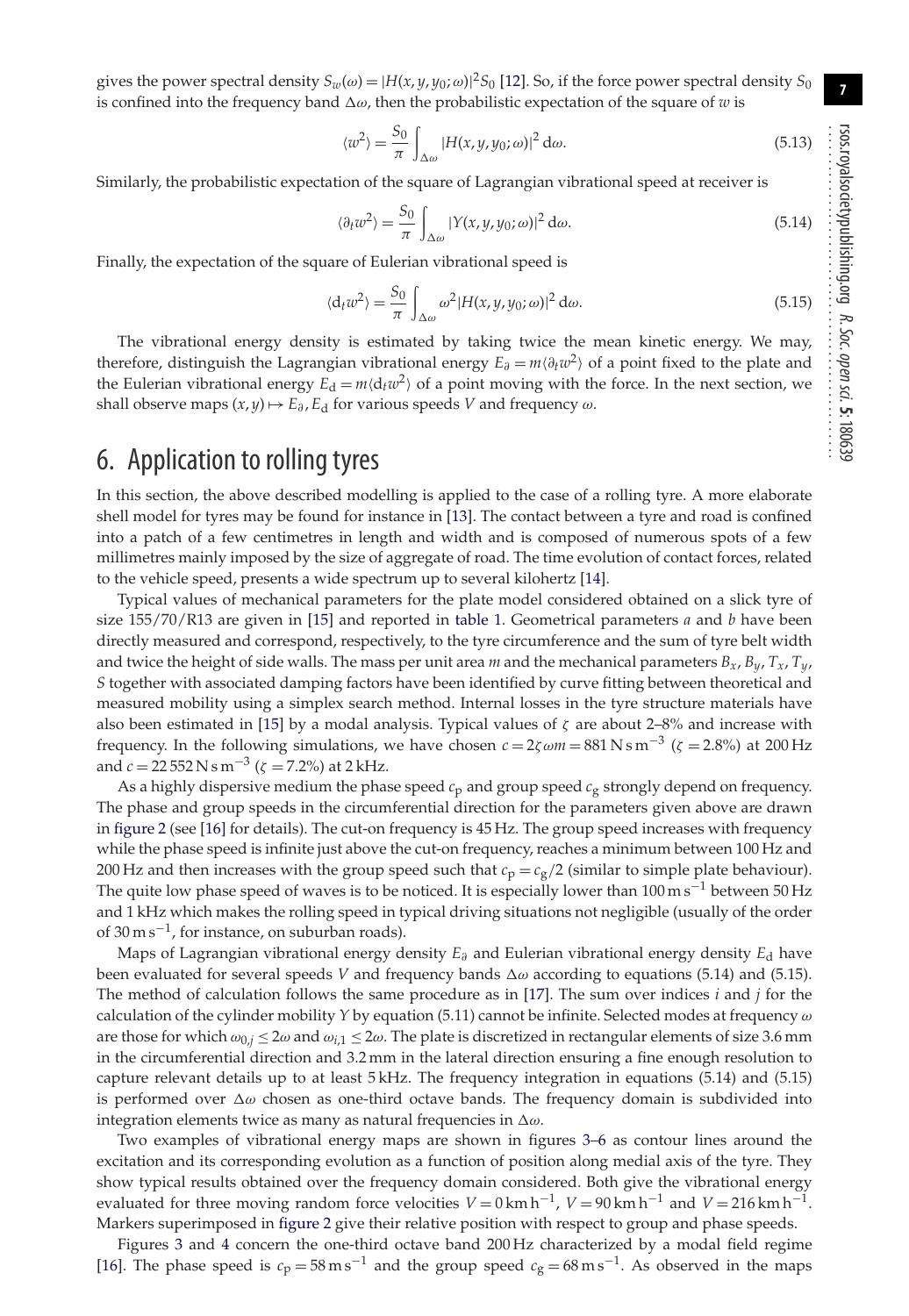<span id="page-7-1"></span>

**Figure 2.** Circumferential phase speed and group speed in tyre versus frequency (logarithmic scale). The crosses indicate the frequency (200 and 2000 Hz) and moving speeds ( $V = 0$  km h<sup>-1</sup>,  $V = 90$  km h<sup>-1</sup> and  $V = 216$  km h<sup>-1</sup>) of figures [3](#page-7-2)[–6.](#page-9-0)

<span id="page-7-2"></span>

**Figure 3.** Repartition of Lagrangian vibrational energy  $E_{\partial}$  near the moving point force at  $f = 200$  Hz for various moving speeds. Isovalues of energy (i) and energy versus position along the horizontal line  $y = 0.16$  (ii): (a)  $V = 0$  km h<sup>-1</sup>, (b)  $V = 90$  km h<sup>-1</sup> and (c)  $V = 216$  km h<sup>-1</sup>. .

<span id="page-7-0"></span>**Table 1.** Mechanical parameters of a tyre:  $a = 2\pi R$  length, b width, m mass per unit area,  $B_x$ ,  $B_y$  bending stiffness,  $T_x$ ,  $T_y$  tension, S foundation stiffness per unit area.

| a(m) | b(m) | $m$ (kg m <sup>-2</sup> ) | $B_x$ (N m) | $B_v$ (N m) | $T_x$ (N m <sup>-1</sup> ) | $T_v$ (N m <sup>-1</sup> ) | $S(N \text{ m}^{-3})$ |
|------|------|---------------------------|-------------|-------------|----------------------------|----------------------------|-----------------------|
| 1.78 | 0.32 | 12.4                      |             |             | $3.0 \times 10^{4}$        | $8.0 \times 10^4$          | $1.3 \times 10^{6}$   |

the attenuation in the lateral and circumferential directions is low. As expected for  $V = 0$ , the energy is distributed symmetrically with respect to the excitation point (represented by the cross in the graphs). For  $V > 0$ , the distribution becomes asymmetric due to Doppler's effect. The maximum of energy is moved to the rear of the excitation point. In the vicinity (a few centimetres) of this maximum the energy in the force travelling direction is concentrated. The higher the velocity, the more concentrated the energy.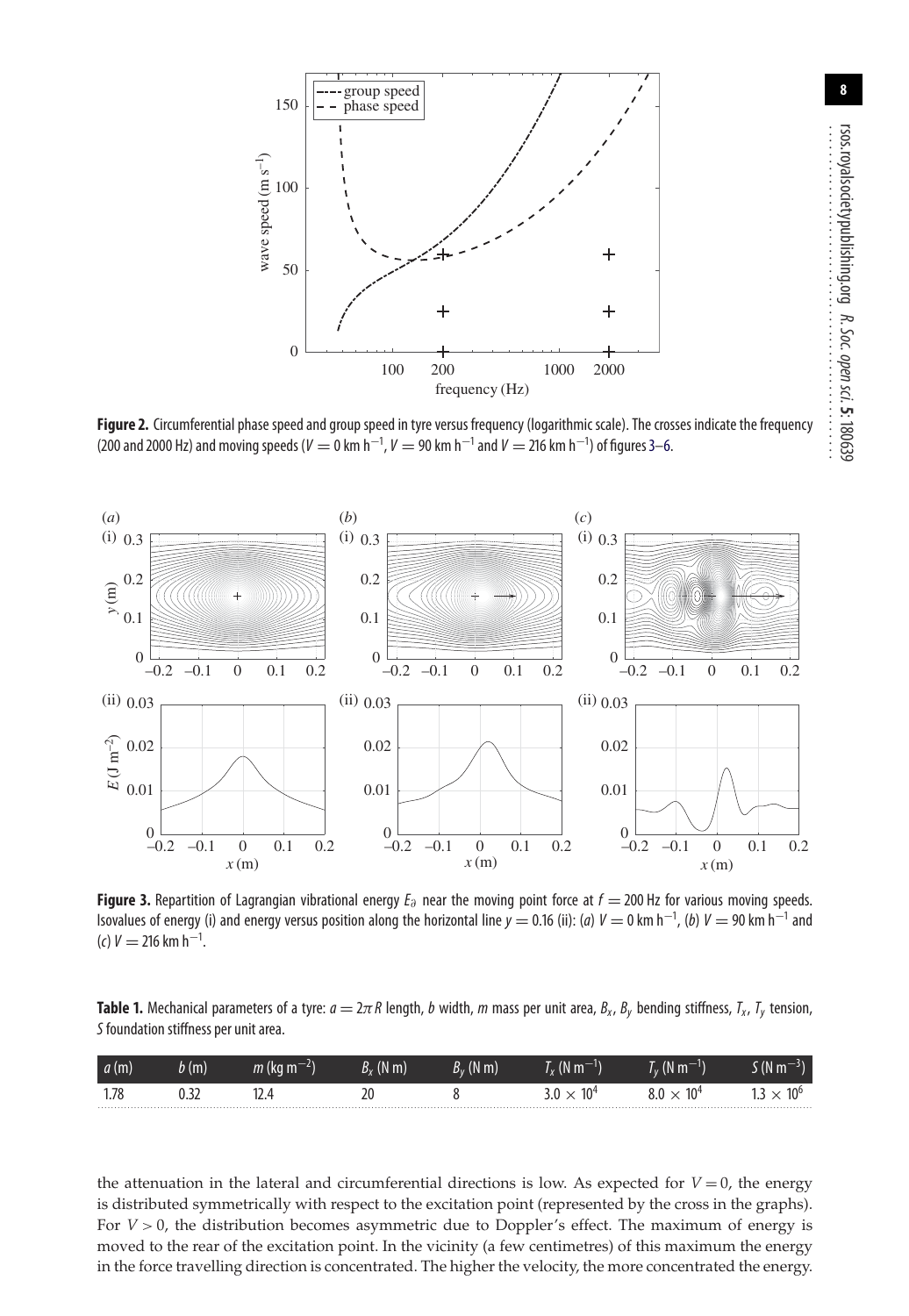<span id="page-8-0"></span>

**Figure 4.** Repartition of Eulerian vibrational energy  $E_d$  near the moving point force at  $f = 200$  Hz for various moving speeds. Isovalues of energy (i) and energy versus position along the horizontal line  $y = 0.16$  (ii): (a)  $V = 0$  km h $^{-1}$ , (b)  $V = 90$  km h $^{-1}$  and (c)  $V = 0$ 216 km  $h^{-1}$ . .

<span id="page-8-1"></span>

**Figure 5.** Repartition of Lagrangian vibrational energy  $E_{\theta}$  near the moving point force at  $f = 2000$  Hz for various moving speeds. Isovalues of energy (i) and energy versus position along the horizontal line  $y = 0.16$  (ii): (a)  $V = 0$  km h $^{-1}$ , (b)  $V = 90$  km h $^{-1}$  and (c)  $V = 216$  km h<sup>-1</sup>. .

In the opposite direction the reverse occurs. The energy is driven to the rear. It is also to be noticed that at this frequency the maximum energy decreases when the velocity increases. This situation is emphasized for *<sup>V</sup>* <sup>=</sup> 216 km h−<sup>1</sup> slightly above the phase speed with a jump between the front and rear side of the tyre.

Figures [5](#page-8-1) and [6](#page-9-0) give similar results for the one-third octave band 2 kHz. At this frequency, the tyre vibration is highly attenuated so that it propagates like in an infinite space. The vibration is dominated by a free-field regime [\[16\]](#page-11-15). The phase speed is *<sup>c</sup>*<sup>p</sup> <sup>=</sup> 131 m s−<sup>1</sup> and the group speed *<sup>c</sup>*<sup>g</sup> <sup>=</sup> 244 m s−1. Again the energy is concentrated at the front while it is extended at the rear. Unlike at 200 Hz, the rolling velocities remain low compared with phase and group speeds. There is no substantial variation in the energy peak magnitude since the free-field regime confines the vibrational energy near the excitation point and the relatively slow velocities do not carry out a significant part of the energy.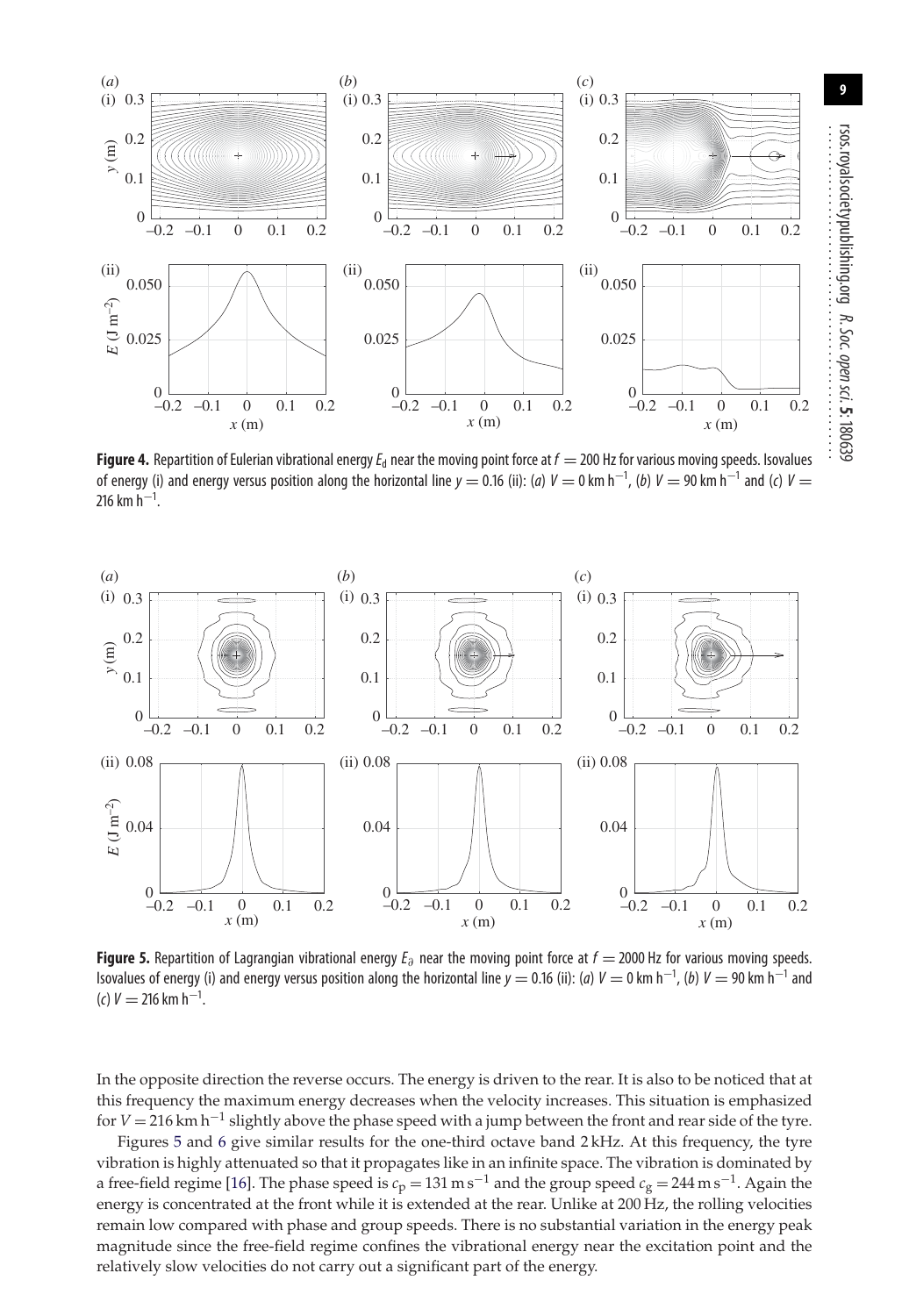R. Soc.

sci.**5**: 180639

**10**

<span id="page-9-0"></span>

**Figure 6.** Repartition of Eulerian vibrational energy  $E_d$  near the moving point force at  $f = 2000$  Hz for various moving speeds. Isovalues of energy (i) and energy versus position along the horizontal line  $y = 0.16$  (ii). (a)  $V = 0$  km h<sup>-1</sup>, (b)  $V = 90$  km h<sup>-1</sup> and (c)  $V =$ 216 km  $h^{-1}$ . .

The noise emission resulting from the vibrational field in the tyre is beyond the scope of this paper. However, one observation should be made based on background knowledge of tyre/road noise emission. Considering the distribution of vibrational energy on the tyre circumference, it would be expected that the noise emission would be more pronounced to the rear than to the front of the tyre. However, this is usually not the case at least in the low- and medium-frequency domain  $(f \leq$ 1.5 kHz), where the tyre/road noise emission is mainly due to the radiation of out-of-plane waves in the tyre carcass. On-board noise measurements (reported in [\[18\]](#page-11-17), for instance) performed with several microphones placed laterally near test tyres according to ISO 11819-2 standard [\[19\]](#page-11-18) usually show highest noise levels to the front/side than to the rear/side of the tyre/road contact zone up to nearly 1500 Hz. Stronger impact mechanisms at the leading edge than at the trailing edge are put forward in [\[18\]](#page-11-17) as part of an explanation. Another factor that may attenuate the front/rear asymmetry in vibrational energy regarding the radiated noise in the medium frequency range is the horn effect created by the geometry between the tyre and road surfaces [\[20\]](#page-11-19). The source position strongly influences the noise amplification which can reach more than 15 dB around 1.5 kHz when the source is very close to the contact zone and decreases when the distance between the source and the contact zone increases. Therefore, the horn effect is likely to have more pronounced relative influence on the vibrational energy that is concentrated at the leading edge than that which is driven to the rear at the trailing edge.

## 7. Conclusion

In conclusion, under the assumption of dominant radial vibration, the rolling of thin-walled cylinders on rough surfaces is mathematically equivalent to a periodic, orthotropic and prestressed plate resting on a Winkler foundation and excited by an out-of-plane moving force. The plate model is sufficiently large to include bending and membrane effects as special cases as well as inflation pressure, radius of curvature and centrifugal effects. The closed-form solution presented in this paper allows one to estimate the vibrational energy density in both harmonic and random excitations. Applied to the case of tyre/road contact, the model shows a strong transportation of vibrational energy to the rear and a narrowing of isovalue lines of energy in the front.

Data accessibility. This article has no additional data.

Authors' contributions. The ideas presented in this article have been put forward and debated by all authors. A.L.B., P.K. and J.L. have contributed to writing the manuscript, G.D. provided the numerical simulations and all authors gave final approval for publication.

Competing interests. We declare we have no competing interests.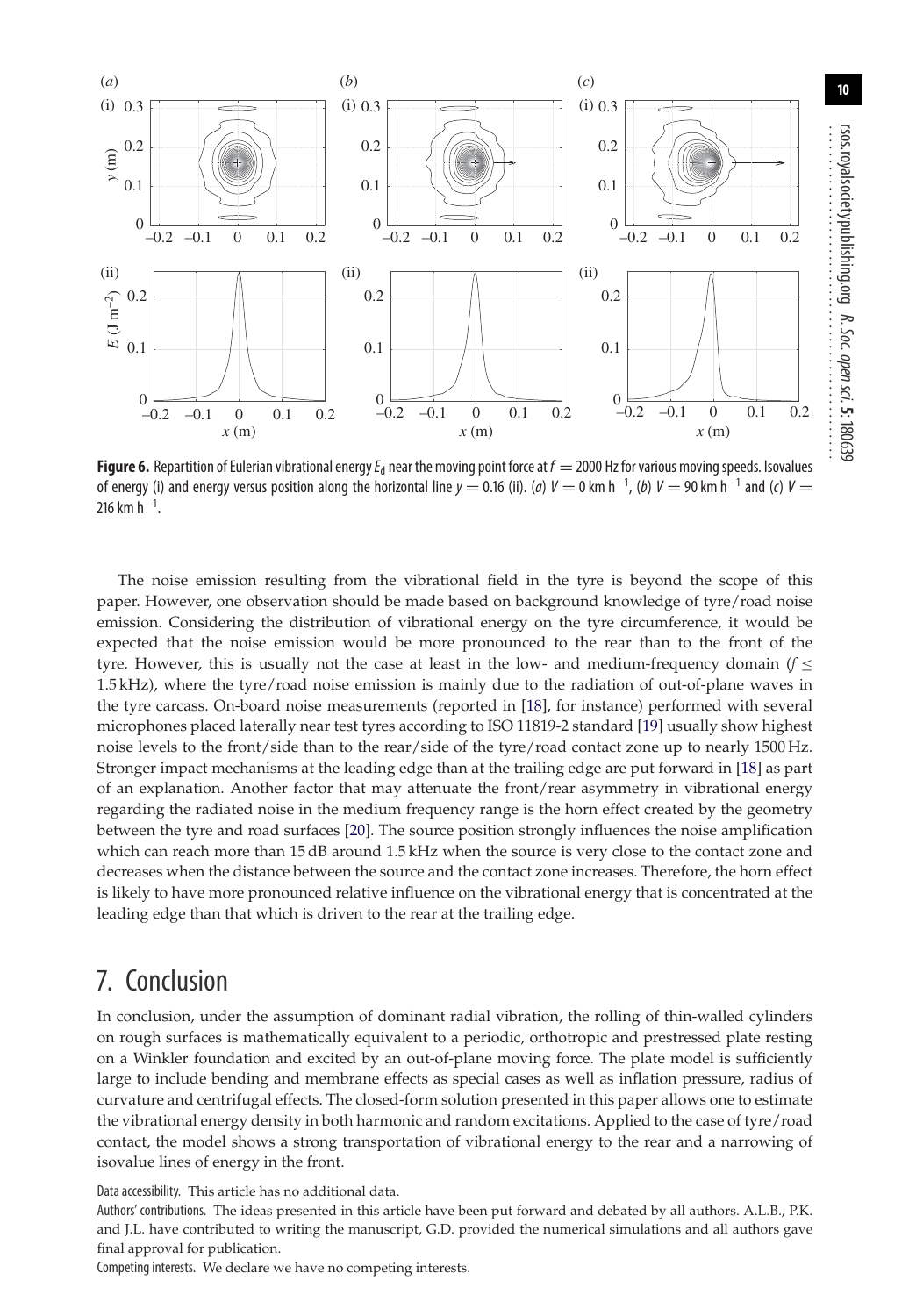Funding. This work was supported by the CNRS and Labex CeLyA of Université de Lyon, operated by the French National Research Agency (ANR-10-LABX-0060/ANR-11-IDEX-0007). These supports are greatly appreciated.

## Appendix A

This appendix gives the calculation of the integrals  $I_{ij}(x)$  and  $J_{ij}(x)$  of equations (5.10) and (5.12). Expanding the product of sine and cosine functions in equations (5.10) and (5.12) gives

$$
I_{ij}(x,\omega) = \frac{1}{2} \int_0^{\infty} e^{-\zeta_{ij}\omega_{ij}\tau} \sin\left(\omega'_{ij}\tau + 2i\pi \frac{x + V\tau}{a}\right) e^{-i\omega\tau} d\tau
$$

$$
+ \frac{1}{2} \int_0^{\infty} e^{-\zeta_{ij}\omega_{ij}\tau} \sin\left(\omega'_{ij}\tau - 2i\pi \frac{x + V\tau}{a}\right) e^{-i\omega\tau} d\tau
$$
(A1)

and

$$
J_{ij}(x,\omega) = \frac{1}{2} \int_0^{\infty} e^{-\zeta_{ij}\omega_{ij}\tau} \cos\left(\omega'_{ij}\tau + 2i\pi \frac{x + V\tau}{a}\right) e^{-i\omega\tau} d\tau
$$

$$
+ \frac{1}{2} \int_0^{\infty} e^{-\zeta_{ij}\omega_{ij}\tau} \cos\left(\omega'_{ij}\tau - 2i\pi \frac{x + V\tau}{a}\right) e^{-i\omega\tau} d\tau.
$$
(A2)

But the Fourier transform of *f*( $\tau$ ) = *H*( $\tau$ )e<sup> $-\alpha\tau$ </sup> sin( $\beta\tau + \varphi$ ) is

$$
\hat{f}(\omega) = \int_0^\infty f(\tau) e^{-i\omega \tau} d\tau = \frac{\beta \cos \varphi + (i\omega + \alpha) \sin \varphi}{\beta^2 + (i\omega + \alpha)^2}
$$
(A 3)

and that of  $g(\tau) = H(\tau) e^{-\alpha \tau} \cos(\beta \tau + \varphi)$  is

$$
\hat{g}(\omega) = \int_0^\infty g(\tau) e^{-i\omega\tau} d\tau = \frac{-\beta \sin \varphi + (i\omega + \alpha) \cos \varphi}{\beta^2 + (i\omega + \alpha)^2}.
$$
 (A 4)

The first integrals in equations (A 1) and (A 2) are obtained by setting  $\alpha = \zeta_{ij}\omega_{ij}$ ,  $\beta = \omega'_{ij} + 2i\pi V/a$  and  $φ = 2$ *iπx*/*a*, while the second integrals require the values α,  $β' = ω'_{ij} - 2iπV/a$ ,  $φ' = -φ$ . This yields

$$
I_{ij}(x,\omega) = \frac{1}{2} \left[ \frac{\beta \cos \varphi + (i\omega + \alpha)\sin \varphi}{\beta^2 + (i\omega + \alpha)^2} + \frac{\beta' \cos \varphi' + (i\omega + \alpha)\sin \varphi'}{\beta^2 + (i\omega + \alpha)^2} \right]
$$
(A 5)

and

$$
J_{ij}(x,\omega) = \frac{1}{2} \left[ \frac{-\beta \sin \varphi + (i\omega + \alpha) \cos \varphi}{\beta^2 + (i\omega + \alpha)^2} + \frac{-\beta' \sin \varphi' + (i\omega + \alpha) \cos \varphi'}{\beta^2 + (i\omega + \alpha)^2} \right].
$$
 (A 6)

Since cos  $\varphi = \cos \varphi'$  and  $\sin \varphi' = -\sin \varphi$ , we may re-arrange the terms such that

$$
I_{ij}(x,\omega) = \frac{1}{2} \left[ \frac{\beta}{\beta^2 + (i\omega + \alpha)^2} + \frac{\beta'}{\beta'^2 + (i\omega + \alpha)^2} \right] \cos\varphi + \frac{1}{2} \left[ \frac{i\omega + \alpha}{\beta^2 + (i\omega + \alpha)^2} - \frac{i\omega + \alpha}{\beta'^2 + (i\omega + \alpha)^2} \right] \sin\varphi
$$
(A 7)

and

$$
J_{ij}(x,\omega) = \frac{1}{2} \left[ \frac{i\omega + \alpha}{\beta^2 + (i\omega + \alpha)^2} + \frac{i\omega + \alpha}{\beta'^2 + (i\omega + \alpha)^2} \right] \cos\varphi + \frac{1}{2} \left[ \frac{-\beta}{\beta^2 + (i\omega + \alpha)^2} + \frac{\beta'}{\beta'^2 + (i\omega + \alpha)^2} \right] \sin\varphi.
$$
\n(A 8)

This reduces to

$$
I_{ij}(x,\omega) = \frac{(\beta + \beta')(\beta\beta' + (\iota\omega + \alpha)^2)\cos\varphi + (\iota\omega + \alpha)(\beta'^2 - \beta^2)\sin\varphi}{2[\beta^2 + (\iota\omega + \alpha)^2][\beta'^2 + (\iota\omega + \alpha)^2]}
$$
(A 9)

and

$$
J_{ij}(x,\omega) = \frac{(i\omega + \alpha)(\beta^2 + \beta'^2 + 2(i\omega + \alpha)^2)\cos\varphi + (\beta' - \beta)(-\beta\beta' + (i\omega + \alpha)^2)\sin\varphi}{2[\beta^2 + (i\omega + \alpha)^2][\beta'^2 + (i\omega + \alpha)^2]}.
$$
 (A 10)

Substituting back the values of  $\alpha$ ,  $\beta$ ,  $\beta'$  and  $\varphi$ , we finally get

$$
I_{ij}(x,\omega) = \omega'_{ij} \frac{[(i\omega + \zeta_{ij}\omega_{ij})^2 + {\omega'_{ij}}^2 - (2i\pi (V/a))^2] \cos 2i\pi (x/a) - 4i\pi (V/a)(i\omega + \zeta_{ij}\omega_{ij}) \sin 2i\pi (x/a)}{[(\omega'_{ij} + 2i\pi (V/a))^2 + (i\omega + \zeta_{ij}\omega_{ij})^2][( \omega'_{ij} - 2i\pi (V/a))^2 + (i\omega + \zeta_{ij}\omega_{ij})^2]}
$$
(A 11)